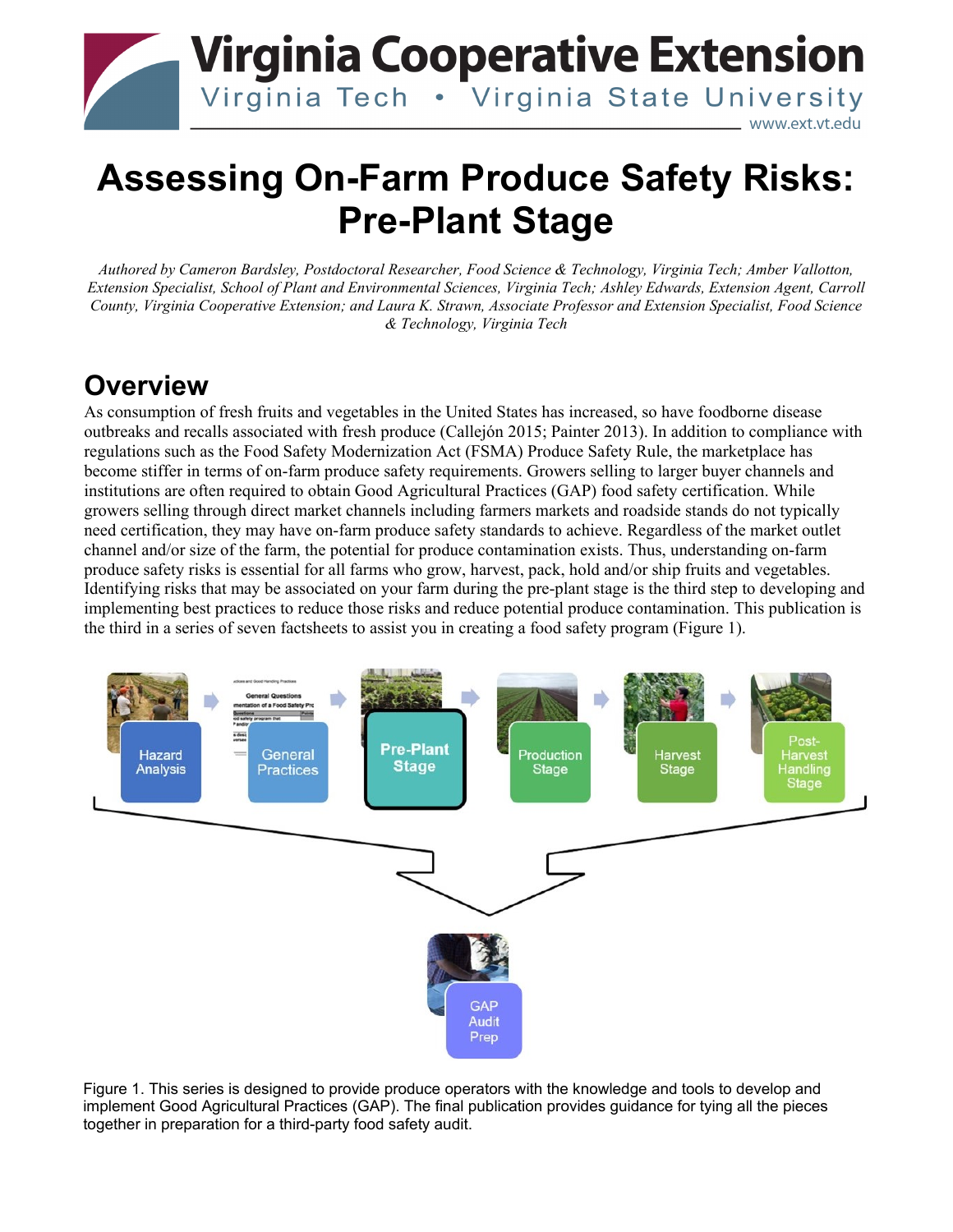# **Pre-Plant Stage**

Before planting it is important that physical, chemical, and biological hazards on and around the farm and in materials used in production are identified. Materials and the growing environment can be contaminated any time before, during, and after production. Assessing potential contamination events before beginning production (growing activities) is important to prevent potential product contamination. Utilizing the farm sketch created in the first step (Hazard Analysis) of this series (Bardsley et al. 2021a), assess the potential risks from (a) prior and current usage of the farm land and structures, (b) adjacent land areas surrounding the farm, (c) the source or condition of each plant material (i.e., seeds, tubers, transplants, rootstock, etc.) and how each plant material will be started (i.e., plastic seed flats, containers, direct sowing, bare root seedlings), and (d) any specific crop characteristics.

# **History and Current Farmland Use Patterns**

As a grower you probably know your current farm conditions better than anyone else. You understand factors in the field prior to planting that will help facilitate crop growth and yield. Along with these factors, it is also important to understand potential food safety hazards associated with the field and/or the protected culture production areas. A helpful way to identify hazards and assess risk is to use the farm sketch, along with any supporting maps showing production fields, greenhouses/high tunnels, barns, buildings, portable sanitation units, septic systems, manure storage areas, compost production areas, livestock/dairy facilities, and wells, springs, and surface water sources. Other helpful documents include soil, drainage, and topography maps, as well as farm production records or histories. If you are unsure of the farm's history (for example, it has been recently purchased), you may try speaking with previous landowners or your nearby neighbors, and/or searching land records to help fill in historical land-use gaps.

Consider the previous uses of the farmland and determine if any subsequent practices may present a potential risk for contamination. Knowing how long the farm has been in agricultural production, and what type, is very important. For example, if the farm was once used for poultry production where poultry were housed in structures that are now no longer present, there may be arsenic-based feed additive residuals (used to kill parasites) in the soil (Hileman 2007). As another example, prior to 1950 apples were widely grown in Virginia and North Carolina with lead arsenate used as the primary insecticide for controlling codling moth. This resulted in lead and arsenic accumulation and contamination of the soil (Schooley et al. 2008). It is important to investigate previous animals raised or prior crops grown to identify any risky production practices such as the above two examples. The land may have once been used for other non-agricultural purposes that pose current-day risks: land used for dumping, waste disposal, manufacturing, or any other use that represents a potential source of contamination (Figure 2).



Figure 2. Current and previous land use timelines can be used to identify risks that could contribute to potential product contamination. For instance, the current land is near a septic system and a free-range chicken operation. Six months prior heavy rains led to flooding in the section of the field. 50-100 years past the land was used for tree fruit production and a factory was upstream from the farm which may have contributed to chemical contamination in the field and water.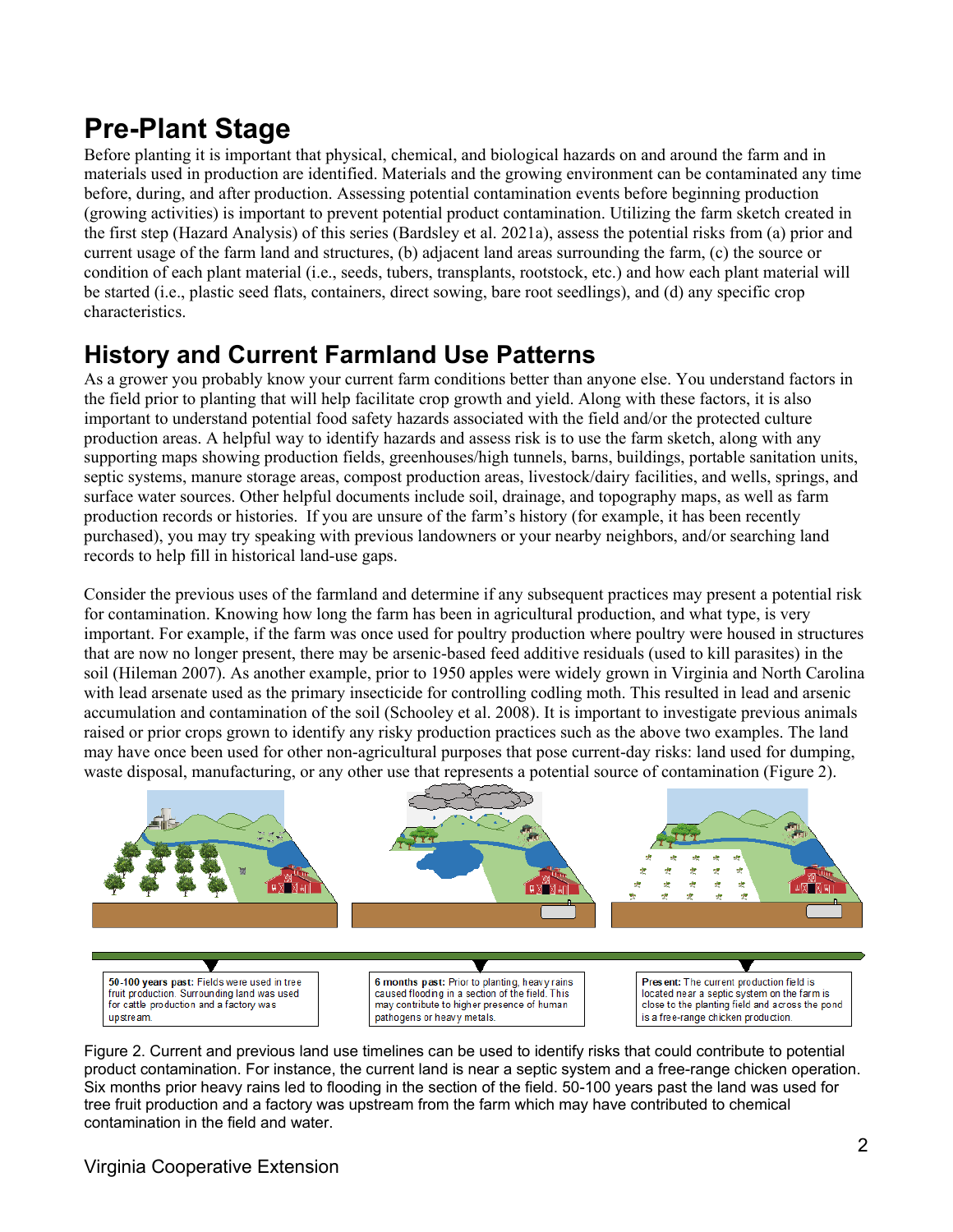As you work through this process, use your documentation of the current and past land uses to create a written history of the farm. In addition to documenting past land uses, make sure to also include any extreme weather events that have occurred, such as flooding or heavy rain fall from hurricanes or major storms. Flooding has been associated with an increased presence of human pathogens, harmful heavy metals, and other chemical contaminants in the soil (Produce Safety Alliance 2018). If flooding has occurred in growing areas, soil testing for heavy metals and other possible contaminants should be considered.

Along with the land use history, assessment of the current use and condition of the farm should be documented. Confirming water sources are protected from contamination is key to maintaining produce safety and minimizing potential product contamination events. Water sources (e.g., well, surface, and spring) should be assessed for any potential sources of contamination. For example, for wells, inspect the overall construction of the well, its siting, and the integrity of the well cap. It is also important to think about the physical placement of any livestock rearing and/or manure storage piles in relation to production areas, as evidence suggests close proximity to animal operations may increase contamination events (Bihn et al. 2014). Additionally, if compost is made on the farm or purchased from a buyer, make sure to consider prevention of any runoff and leaching into production fields or areas. The condition of septic systems and their proximity to produce fields and water sources may also contribute to contamination events. For example, septic leach fields should not be located near produce fields to avoid potential contamination to the crops and or damage to your septic system from unwanted plant roots.

Finally, the physical condition and structural integrity of all farm-related structures should be assessed. This includes (a) production facilities such as greenhouses, high tunnels, hoop houses, or any other forms of protected agriculture, (b) packing areas such as simple pole barns, enclosed buildings, or actual packing houses, (c) storage structures such as chemical and pesticide cabinets, sheds, box storage, and (d) cooling facilities such as cold rooms. Additionally, remember to think about potential animal intrusion, such as birds, rodents, and snakes, among other creatures. Lastly, in the case of packing lines and other equipment, while it is possible to retrofit old, used machinery, sometimes it is cost-prohibitive to do so, especially to ensure refabricated equipment meets acceptable food safety criteria.

#### **Adjacent Land Use Considerations**

Activities occurring on land surrounding your farm and adjacent to produce fields is also important and may greatly influences food safety. On the sketch and/or map of your farm, specify uses of the surrounding landscape. If produce fields are located near sewage treatment facilities, waste material landfills, or animal operations there may be potential risk for contamination due to leaching, runoff or other situations/factors. For example, if an animal operation is adjacent or near the farm the following questions should be considered:

- What type of animal operation is it and are the animals contained (e.g. a free-range grazing vs concentrated feedlot or facility)?
- Is it a large-scale, concentrated, or small-scale animal operation (e.g. How many animals are there in a given area?)?
- How far are animal production and/or grazing areas from produce fields?
- Can animals accessing the surrounding area pose a risk of runoff contamination to your production water sources or into produce fields (e.g., Are the animals uphill from produce fields?)?
- Are there physical barriers such as berms, grass buffer strips, or ditches that may help to reduce the risk of field contamination?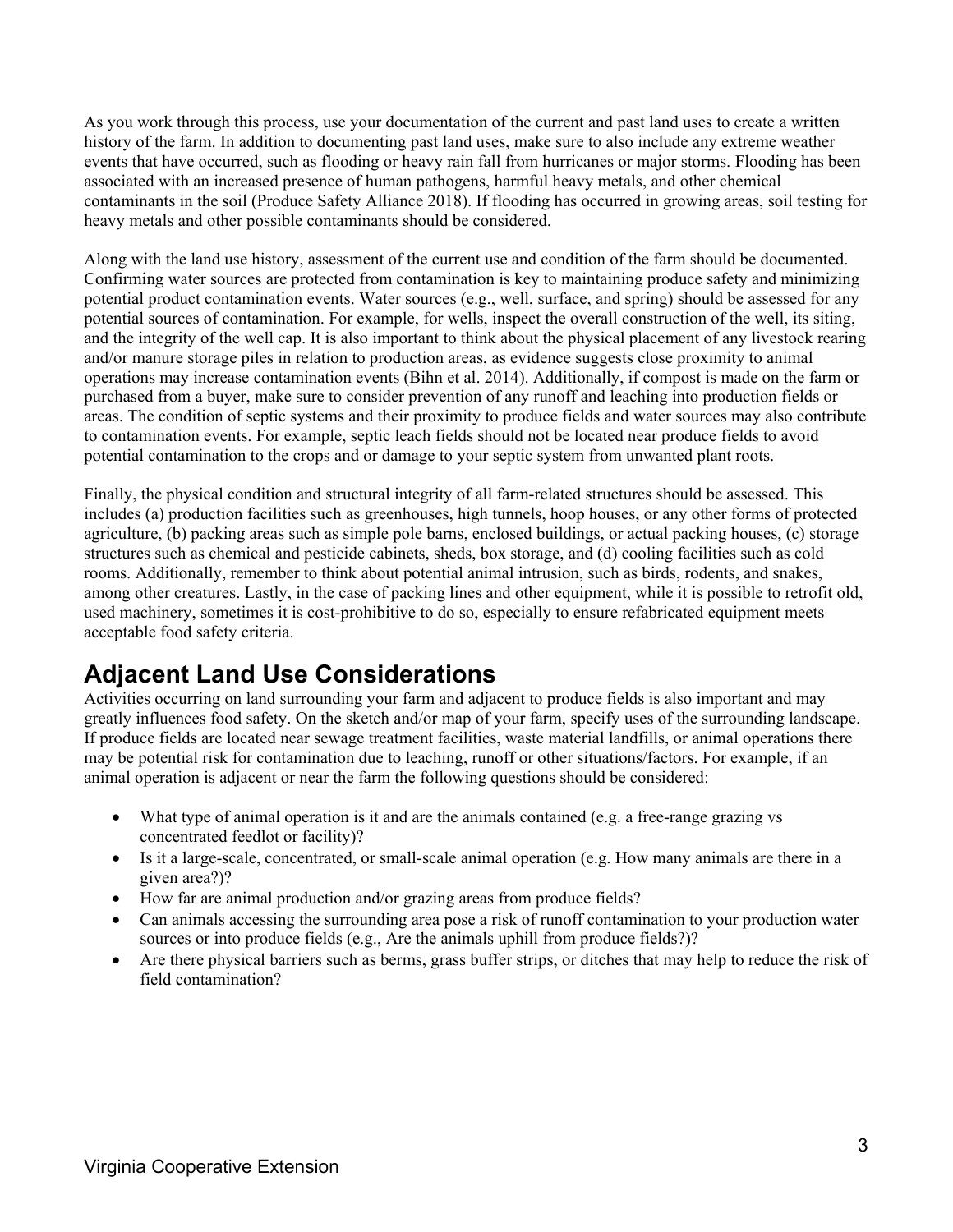### **Plant Material Sourcing and Use**

Understanding possible hazards that may pose a risk to any plant material (i.e. seeds, transplants, bulbs, tubers, and rootstocks) prior to planting is important. This includes being able to document where plant materials are sourced and how the plant material will be used for propagation (if applicable), as well as how the plant materials have been handled by the vendor before and during shipment. These factors are important for traceability, but they are also necessary for resolving any issues related to plant material province, quality, and viability. Once received, plant materials should be stored under optimal conditions for that crop prior to planting (Maynard and Hochmuth 2007; Wyenandt et al. 2020). For example, if starting seeds in flats or plug containers, it is important to make sure the flats and containers are clean and not a potential source of contamination. Attention should also be given to the soil media and how it has been stored before filling flats or pots. If any pre-plant fertilizer is used, it should also be stored properly to avoid cross-contamination. More information will be discussed about plant production chemicals in "Assessing On-Farm Produce Safety Risks: Production Stage" (Vallotton et al. 2021a) in this series.

#### **Crop Characteristics**

An important consideration at the pre-plant stage also includes plant morphology and anatomy, or the external and internal characteristics of the crop plant. It can be especially important to identify the parts of the plant that will be harvested for food when evaluating risks (Figure 3). Is the harvested portion above ground or below ground? If it is below ground, is the food typically eaten raw or cooked (e.g., carrots versus potatoes)? If the harvested portion is above ground, does it grow on the ground directly (e.g., summer squash, winter squash, onions), or is it aboveground (e.g., staked tomatoes, apple trees)? Are each of these types of produce eaten raw or are they cooked? You should also consider the susceptibility of the fruit or vegetable for infiltration of microorganisms. There is research to support internalization of human pathogens through the roots, stomata, or blossoms. You should also determine if the crop surface poses any additional risks. For example, some cantaloupe has a netted rind, which may promote attachment of microorganisms. It may be helpful to reach out to your local extension agent or specialist to discuss your crops and the latest research on those crops in regards to food safety.



Figure 3. (a) Both carrots and potatoes are grown underground; however, carrots may be eaten either raw or cooked whereas potatoes are typically cooked. (b) Onions, tomatoes, and apples are eaten as both raw and cooked; however, onions come into direct contact with the soil, whereas tomatoes and apples are aboveground. In all cases, it is a good idea to consider the potential risks for each crop at pre-plant, production, harvest, and post-harvest stages.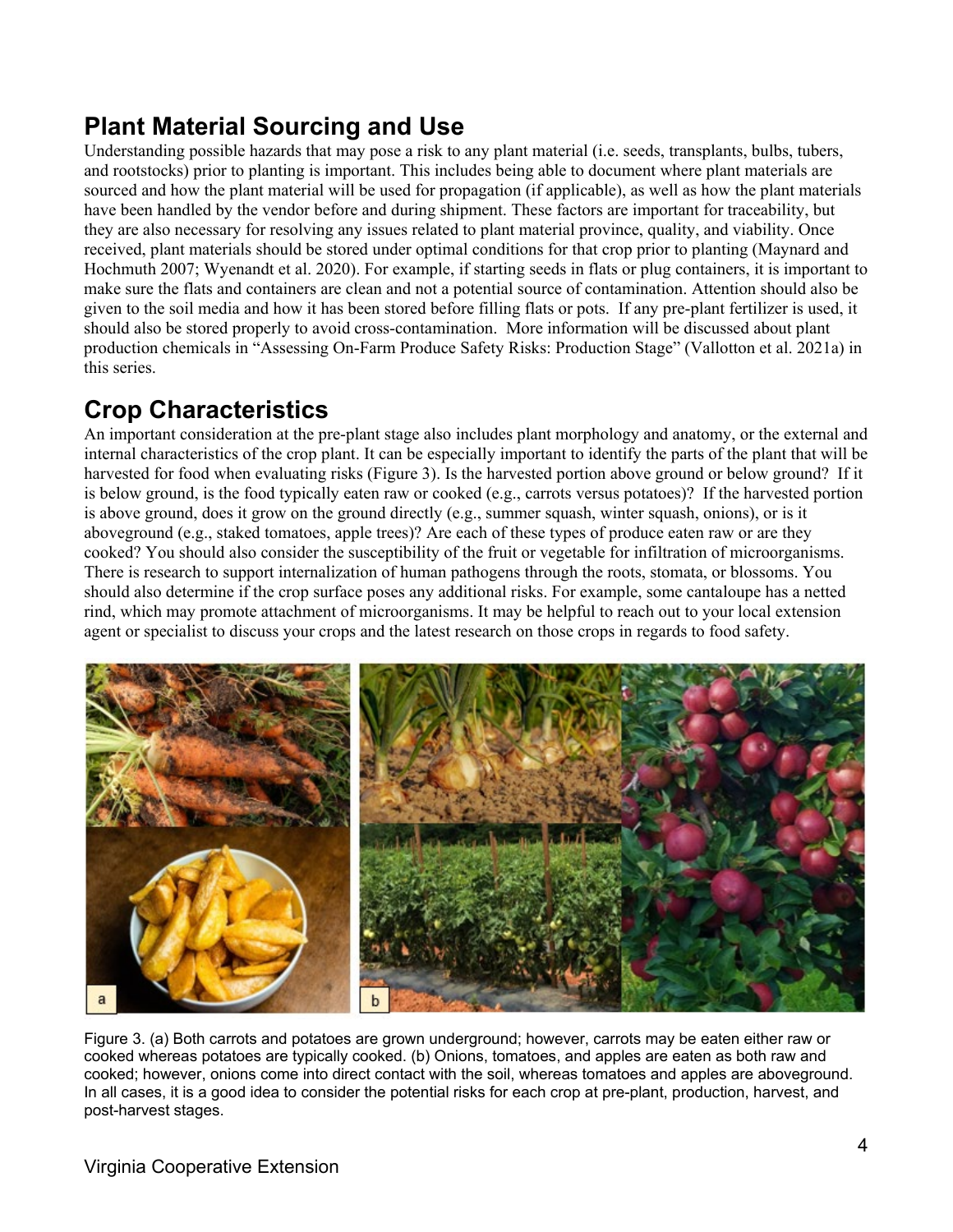# **On-Farm Produce Safety Pre-Plant Stage Checklist**

Use the list of items below as a guide to tasks that should be completed as a part of your on-farm food safety program. Once each task is conducted, check off that item. For items that do not apply to your operation, write N/A next to the item.

- $\Box$  Reflect on each crop you will be growing during the season.
- $\Box$  Note any specific risks known to be associated with the crop, such as a netted rind, stem scars on fruit, or if it is a higher risk crop in terms of related outbreaks.
- Determine what plant material will you be using for plant propagation: seeds, transplants, bulbs, tubers, or rootstocks.
- $\Box$  Think about how the plant material will be labeled and stored prior to planting, for instance, in a cooler or protected storage space.
- $\Box$  If starting seeds and transplants, establish written protocols for the use of new and used seed flats and containers, cleaning, sanitizing, and disposal of used soil media.
- □ Consider where unused soil media and related materials will be stored, and where propagation tasks will take place to avoid cross-contamination.
- □ Conduct a land history assessment for all production, packing, washing, and storage areas by investigating all previous land uses.
- $\Box$  Survey previous farming activities (such as crops or animals raised), pesticide usage and storage, the integrity of water and septic systems, and use of any structures and facilities.
- $\Box$  Consider previous non-farm uses of the land, such as any industrial activities.
- Investigate historical weather events such as floods that have occurred on the land.
- $\Box$  Identify any low-lying areas prone to flooding or standing water.
- $\Box$  Perform a current land use assessment of on-farm and adjacent neighboring land areas.
- $\Box$  Identify any areas that pose a risk of potential run-off from concentrated livestock, grazing, or manure storage.
- $\Box$  Identify any current activities that pose contamination hazards such as dumping of chemicals, waste disposal, or manufacturing.
- $\Box$  Ensure current structures and facilities are physically intact and functioning.
- $\Box$  If new facilities are being installed, (greenhouses, high tunnels, packing lines, coolers), consider design modifications that will satisfy specific food safety needs. This might include layouts for greater water access, floor drains, temperature control options, etc.
- $\Box$  Document your land history and land use assessments, keeping records of any notes and materials collected.

Name

Signature

Date

\_\_\_\_\_\_\_\_\_\_\_\_\_\_\_\_\_\_\_\_\_\_\_\_\_\_\_\_\_\_\_\_\_\_\_\_\_\_\_\_\_\_\_\_\_\_\_\_\_\_\_\_\_\_\_\_\_\_\_\_\_\_\_\_\_\_\_\_\_\_

\_\_\_\_\_\_\_\_\_\_\_\_\_\_\_\_\_\_\_\_\_\_\_\_\_\_\_\_\_\_\_\_\_\_\_\_\_\_\_\_\_\_\_\_\_\_\_\_\_\_\_\_\_\_\_\_\_\_\_\_\_\_\_\_\_\_\_\_\_\_

\_\_\_\_\_\_\_\_\_\_\_\_\_\_\_\_\_\_\_\_\_\_\_\_\_\_\_\_\_\_\_\_\_\_\_\_\_\_\_\_\_\_\_\_\_\_\_\_\_\_\_\_\_\_\_\_\_\_\_\_\_\_\_\_\_\_\_\_\_\_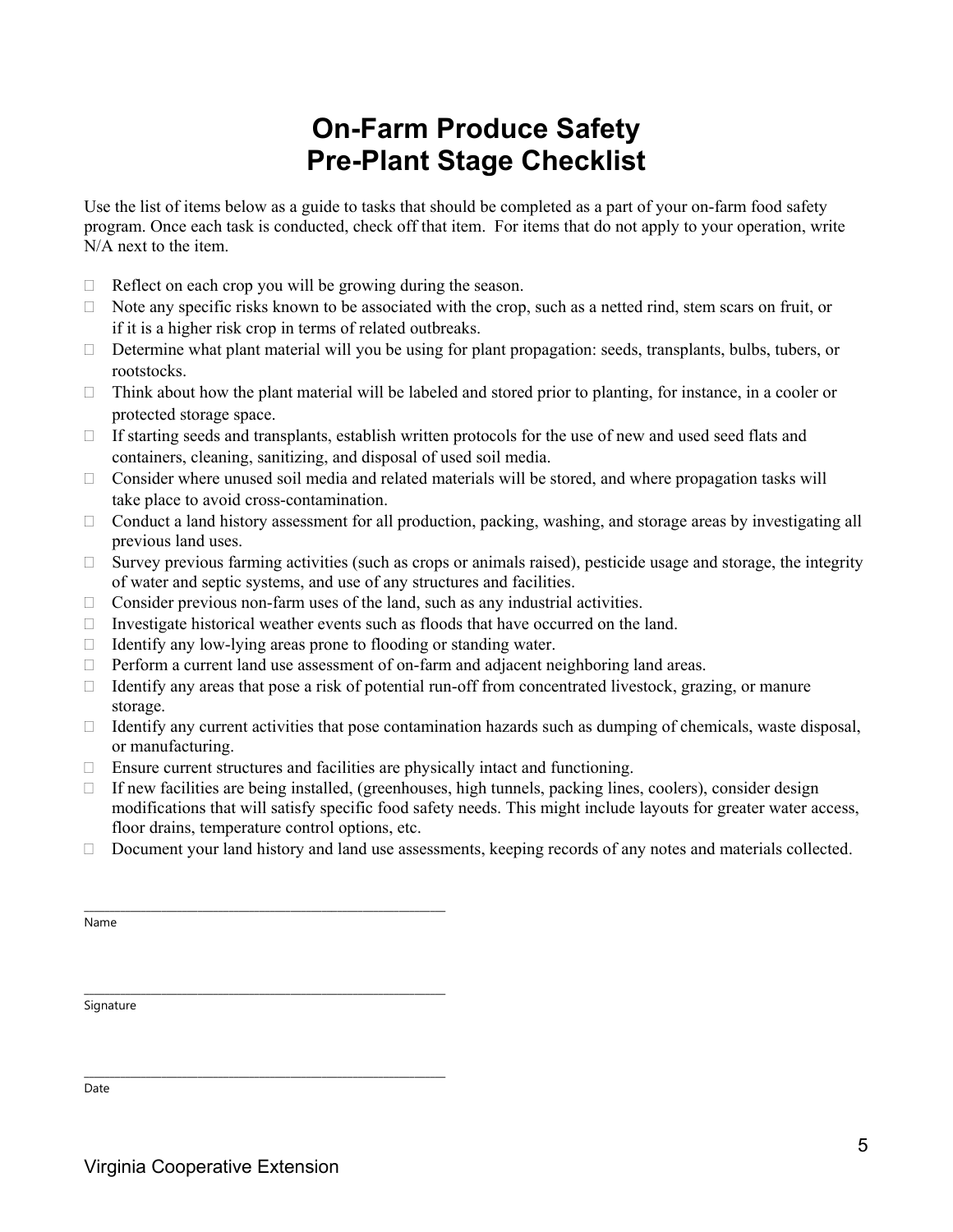#### **References**

- Bardsley, C., A. Vallotton, A. Edwards, and L.K. Strawn. 2021a. Assessing On-Farm Food Safety Risks: Performing a Hazard Analysis. Virginia Cooperative Extension.
- Bihn, E.A., M.A. Schermann, A.L. Wszelaki, G.L. Wall, and S.K. Amundson. 2014. [On-Farm Decision Tree](https://gaps.cornell.edu/educational-materials/decision-trees/wildlife-and-animal-management/) Project: [Wildlife and Animal Management.](https://gaps.cornell.edu/educational-materials/decision-trees/wildlife-and-animal-management/)
- Callejón, R. M., M.I. Rodríguez-Naranjo, C. Ubeda, R. Hornedo-Ortega, M.C. Garcia-Parrilla, and A.M. Troncoso. 2015. Reported Foodborne Outbreaks due to Fresh Produce in the United States and European Union: Trends and Causes. *Foodborne Pathogens and Disease.* 12, 32–38. doi:10.1089/fpd.2014.1821.
- Hileman, B. 2007. [Arsenic In Chicken Production.](http://pubsapp.acs.org/cen/government/85/8515gov2.html) *Chemical & Engineering News*. 85 (15), 34-35.
- Maynard, D.N., and G.J. Hochmuth. 2007. Knott's Handbook for Vegetable Growers, 5<sup>th</sup> ed. John Wiley & Sons, Inc.
- Painter, J. A., R.M., Hoekstra, T. Ayers, R.V. Tauxe, C.R. Braden, F.J. Angulo, et al. 2013. Attribution of Foodborne Illnesses, Hospitalizations, and Deaths to Food Commodities by Using Outbreak Data, United States, 1998–2008. *Emerging Infectious Diseases.* 19, 407–415. doi:10.3201/eid1903.111866.

Produce Safety Alliance. 2018. [Food Safety for Flooded Farms.](https://producesafetyalliance.cornell.edu/sites/producesafetyalliance.cornell.edu/files/shared/Food%20Safety%20for%20Flooded%20Farms.pdf)

- Schooley, T., M.J. Weaver, D. Mullins, and M. Eick. 2008. The History of Lead Arsenate Use in Apple Production: Comparison of its Impact in Virginia with Other States. *Journal of Pesticide Safety Education*. 10, 22-53.
- Vallotton, A., Bardsley, C., A. Edwards, and L.K. Strawn. 2021a. Assessing On-Farm Food Safety Risks: Production Stage. Virginia Cooperative Extension.
- Wyenandt, A., G. Hamilton, G. Johnson, T. Kuhar, M. van Vuuren, M. VanGessel. 2020. [2020/2021 Mid-Atlantic](https://www.pubs.ext.vt.edu/456/456-420/456-420.html)  [Commercial Vegetable Production Recommendations.](https://www.pubs.ext.vt.edu/456/456-420/456-420.html)

#### **Additional Resources**

Bardsley, C., A. Edwards, L.K. Strawn, and A. Vallotton. 2021b. Assessing On-Farm Food Safety Risks: General Practices. Virginia Cooperative Extension.

Baumgartner, J. and K. Lowell. 2016. [Co-Managing Farm Stewardship with Food Safety GAPs and Conservation](https://d3n8a8pro7vhmx.cloudfront.net/wildfarmalliance/pages/131/attachments/original/1455409115/WFA_Co-Managing_Farm_Stewardship.pdf?1455409115)  [Practices: A Grower's and Conservationist's Handbook.](https://d3n8a8pro7vhmx.cloudfront.net/wildfarmalliance/pages/131/attachments/original/1455409115/WFA_Co-Managing_Farm_Stewardship.pdf?1455409115) Wild Farm Alliance.

Bihn, E.A., M.A. Schermann, A.L. Wszelaki, G.L. Wall, and S.K. Amundson. 2014. [On-Farm Decision Tree](https://gaps.cornell.edu/educational-materials/decision-trees/land-use)  [Project: Land Use.](https://gaps.cornell.edu/educational-materials/decision-trees/land-use)

Edwards, A., A. Vallotton, C. Bardsley, and L.K. Strawn. 2021. Assessing On-Farm Food Safety Risks: Preparing for GAP Certification. Virginia Cooperative Extension.

UC Davis Department of Food Science and Technology. 2021. [Co-Management of Food Safety and Sustainability.](http://ucfoodsafety.ucdavis.edu/Pre-_-_Post-harvest_Produce/Preharvest/Co-management_of_Food_Safety_and_Sustainability/) Accessed June 16, 2021.

Vallotton, A., Bardsley, C., A. Edwards, and L.K. Strawn. 2021b. Assessing On-Farm Food Safety Risks: Harvest Stage. Virginia Cooperative Extension.